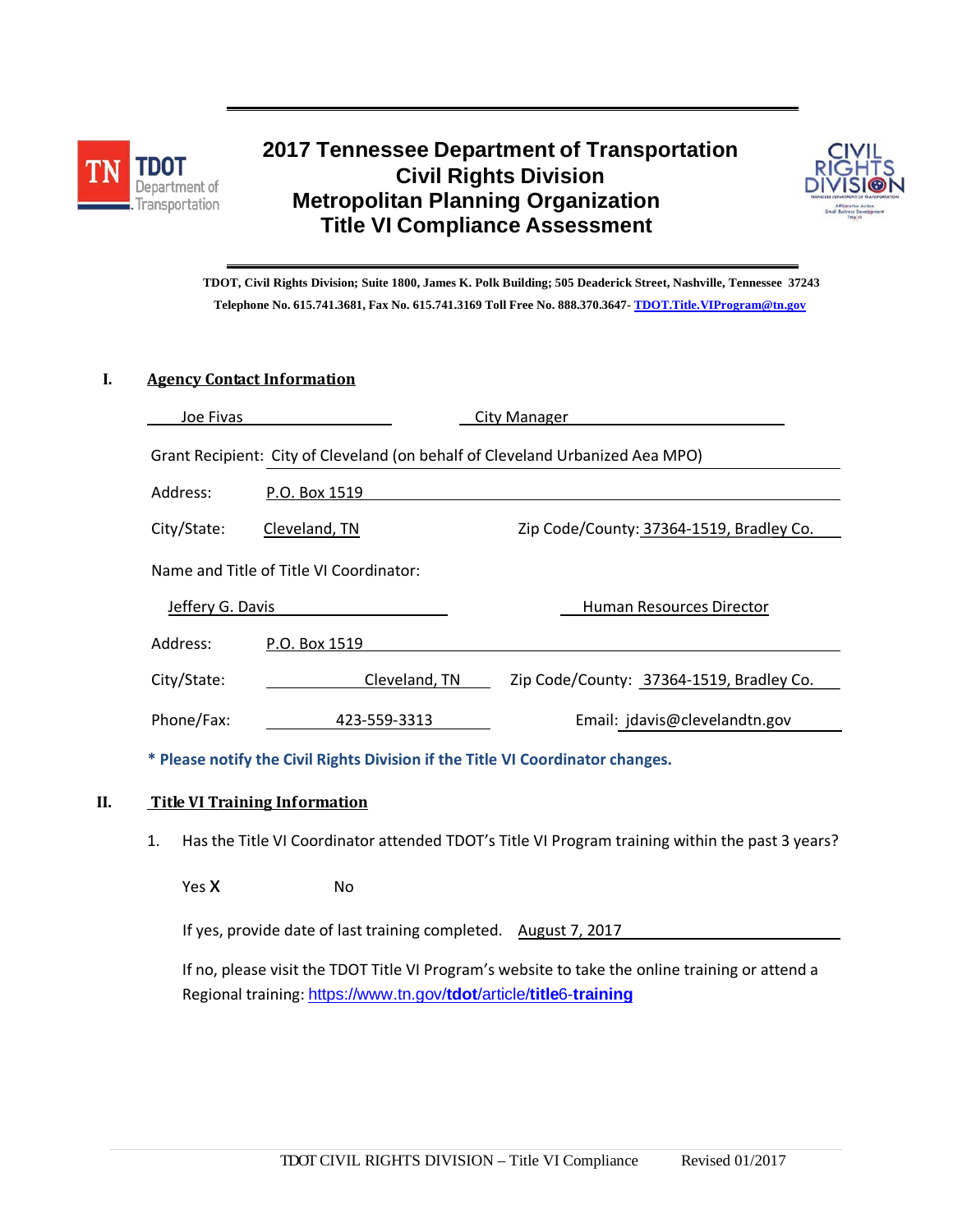## **III. Organization - 42 USC 2000et seq.; 49CFR Part 21; 28CFR Part 42, subpart F, Executive Order 12898 on Environmental Justice and Title VI; FTA C4702.1B; FTA C4703.1.**

1. Planning Commission(s), Board(s), and/or Advisory Body (ies) should reflect the racial/ethnic composition of the community affected by their programs.

Provide a breakdown for all MPO staff, transportation - related appointed board(s), advisory body (ies) or commission(s) by race and gender.

| <b>Body</b>           | Caucasian      | Latino | <b>African</b><br>American | <b>Asian</b><br>American | <b>Native</b><br>American |
|-----------------------|----------------|--------|----------------------------|--------------------------|---------------------------|
| <b>Population</b>     | 42,387 M       | 2537 M | 2083M                      | 394 <sub>M</sub>         | 22M                       |
| (2010 Census for      | 45,319 F       | 2127F  | 2057 F                     | 446 F                    | 24F                       |
| <b>Bradley Co.TN)</b> |                |        |                            |                          |                           |
| <b>MPO Staff</b>      | 1 <sub>M</sub> |        |                            |                          |                           |
| <b>TCC</b>            | 10M/4F         |        |                            |                          |                           |
| Exec. Bd.             | 3M/2F          |        | 1 <sub>M</sub>             |                          |                           |

**\*Use addendum sheet to add additional committees.**

Please note that the agency representation at the MPO Technical Coordinating Committee (TCC) and Executive Board meetings sometimes varies depending upon attendance by designees and proxies for local, state, and federal agencies.

2. How are members of the board(s)/ or commission(s) selected? (attach by-laws)

Please see Attachment A from the by-laws for the MPO's Technical Coordinating Committee (TCC) and Executive Board.

3. How often do members of the board(s), commission(s), and/ or advisory bodies meet? Are there regularly scheduled meetings?

The TCC and Executive Board have regularly scheduled bimonthly meetings. Special meetings are occasionally called.

4. Provide a narrative or description of efforts made to encourage the participation of minorities on such committees or decision-making boards.

Because the Executive Board membership consists of elected officials, its composition is based on voter selection and is not an issue that the MPO can influence. Similarly, the TCC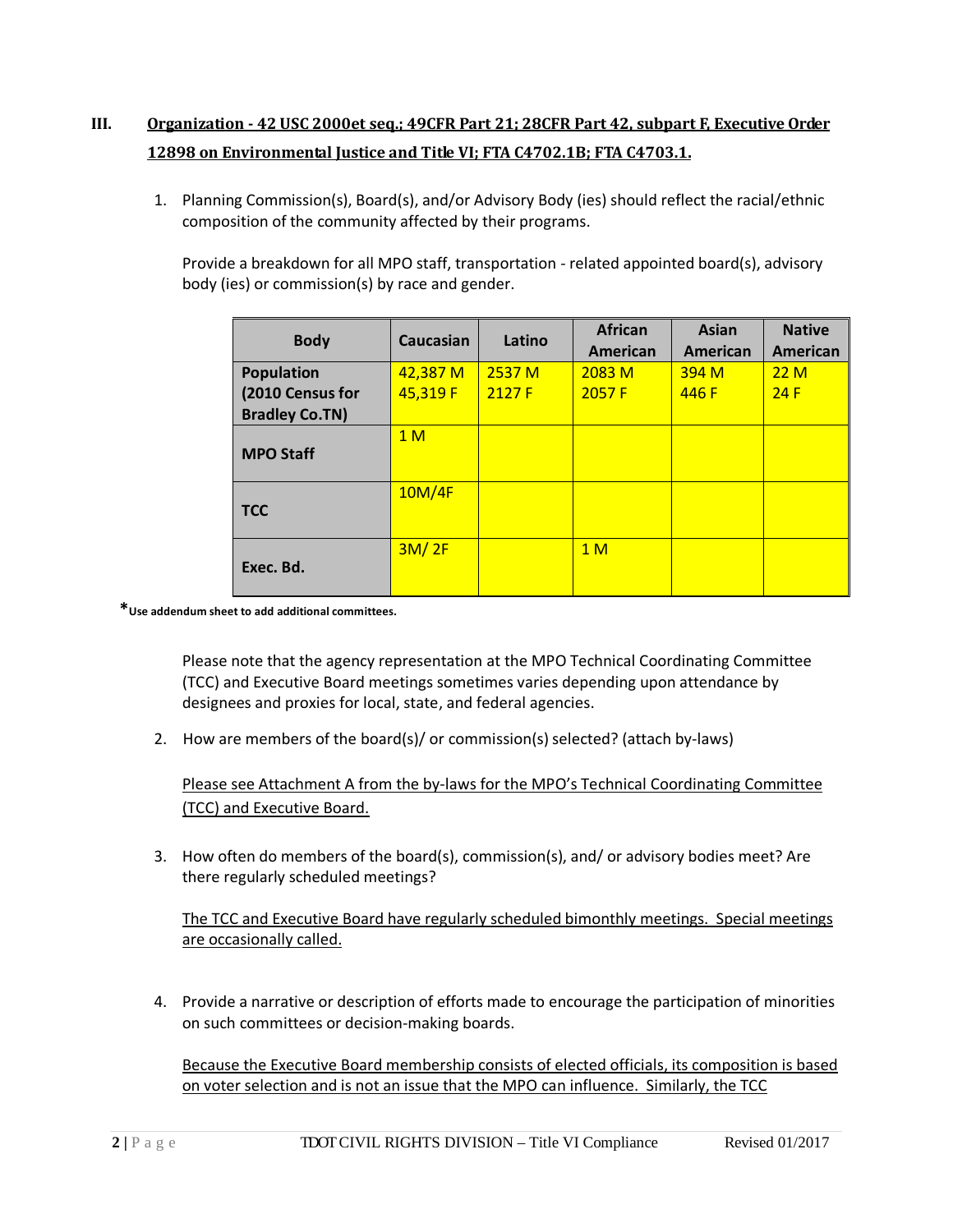membership consists of specific local agency positions which are responsible for managing transportation-related programs.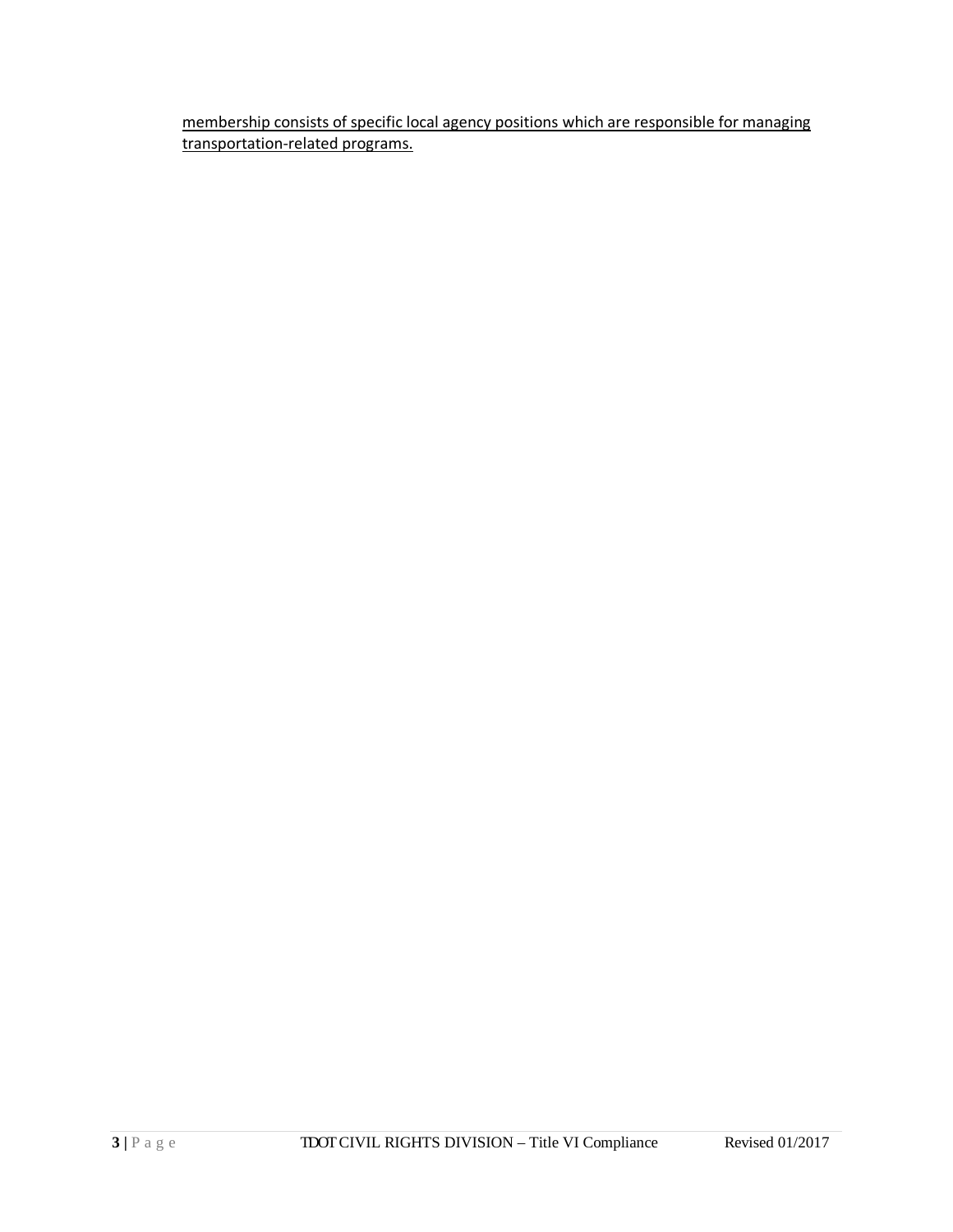5. Provide a demographic profile of MPO's metropolitan area that includes identification of minority and/or low income populations in the aggregate. (Use addendum sheets)

Please see Attachment B, the profile/analysis from the MPO's current Regional Transportation Plan.

6. Provide a description of the procedures used to determine and consider the mobility needs of the minority population. (Use addendum sheets.)

The MPO's Regional Transportation Plan includes an analysis of transportation accessibility to areas with a higher than average percentage of minority and low-income residents, as well as persons with disabilities and seniors. Transit services received particular attention. An estimated 56 percent of minority persons in the MPO region have access to fixed-route transit and within the City of Cleveland the estimate is nearly 80 percent. However, safe access to and from bus stops is also a significant concern, so the plan includes recommendations to improve sidewalk connections between neighborhoods and bus routes. Please see Attachment C for details of the analysis.

7. Provide a copy of the MPO's Public Participation Plan that includes an outreach plan to engage the minority and limited English proficient (LEP) population.

Please see Attachment D for a copy of the adopted Public Participation Plan (PPP). As part of the PPP, the MPO maintains a list of interested parties that includes representatives from neighborhood organizations and minority organizations such as 100 Black Men. The MPO directly notifies persons on this list of opportunities for input in long range transportation planning and selection of transportation projects and programs for near-term funding. The PPP does not directly address outreach to the LEP population. Some persons in the Spanishspeaking community, the largest LEP population, have noted that members of this community are reticent about involvement with government organizations, sometimes owing to undocumented status, and this makes public participation among the largest segment of the LEP population especially challenging. There are no known minority or LEP media outlets in the MPO area.

8. Provide a copy of the MPO's plan for providing language assistance to LEP persons.

The MPO has "I Speak" cards available. Spanish is the non-English language most likely to be encountered by the MPO. Bi-lingual staff are available through the Cleveland Police Department if Spanish translation is needed, or through Lee University located near the MPO offices. If local translators are unavailable, a list has been compiled from the American Translators Association website of professional translators located in the greater region. The ATA resources would also be used if the MPO encounters a non-English language other than Spanish.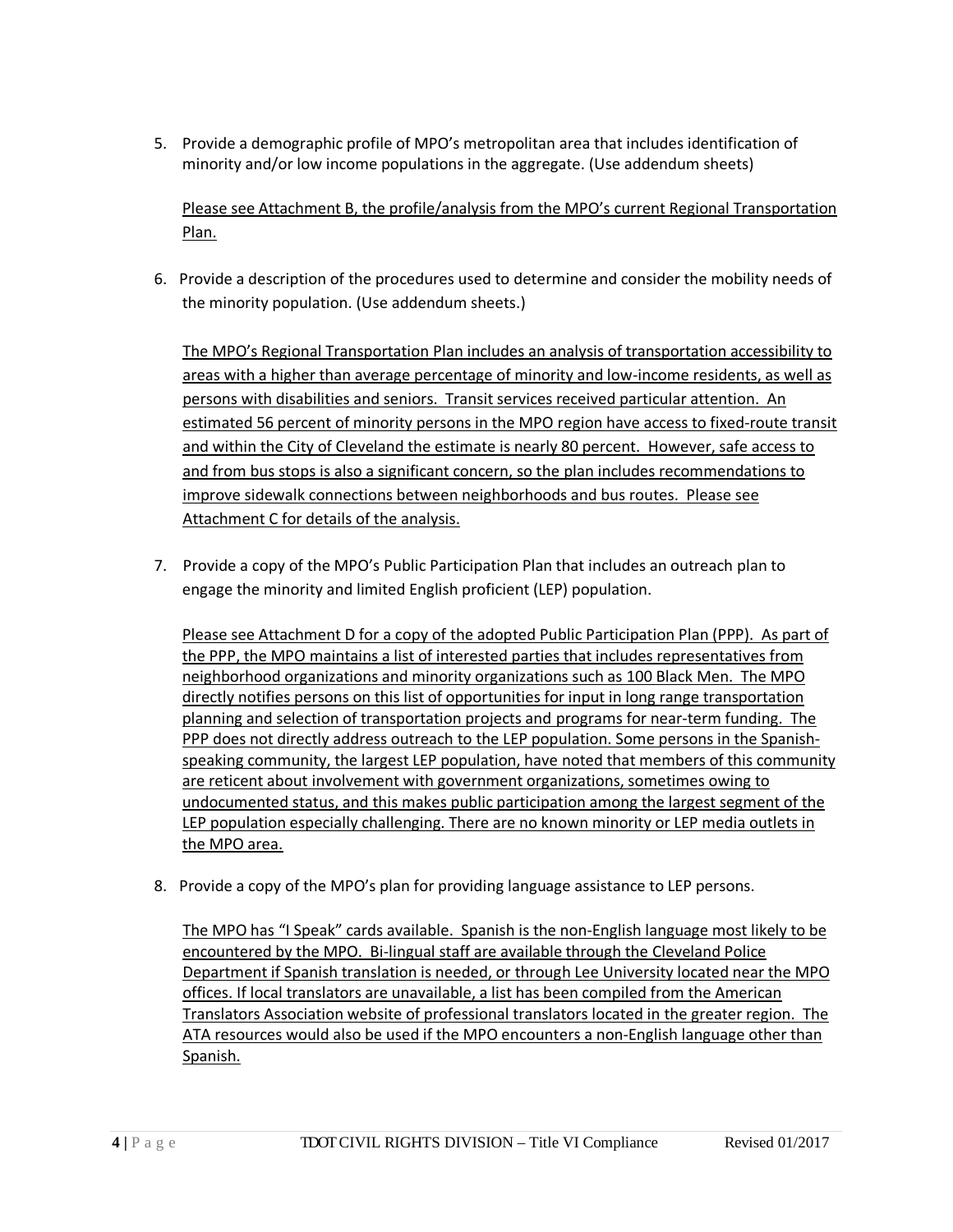9. Provide a copy of MPO's complaint procedures and instructions to the public regarding how to file a Title VI discrimination complaint.

### Please see Attachment E.

10. Provide copies of MPO's Title VI Poster, informing the public of the protections provided to them in Title VI. Include locations where notices are posted, e.g., website, building entrance, etc.

The Title VI notice is displayed in public areas of City Hall and in the building housing the MPO offices. Also, a TDOT-published Title VI notice is displayed in the MPO office lobby in English and Spanish. For copies of both, please see Attachment F.

# **IV. Documentation - 23 USC 109(h); Executive Order 12898; 49 CFR Part 21; Title VI; FTA C4702.1B; FTA C4703.1.**

1. Have there been any special studies of traditionally under-served or low income communities conducted in the past three years? What type studies? Purpose?

Yes No if yes, what type?

### Not in the past three years.

2. Provide a narrative of the MPO's complaint procedures, and provide a copy of complaint form and log.

The Human Resources Director has been designated as the Title VI Coordinator for the City of Cleveland. It is the general policy of the City of Cleveland to promptly investigate all complaints of alleged discrimination that have apparent merit as to violations of Title VI and are complete and properly pleaded. The City will encourage the informal resolution of all complaints with the participation of all affected parties. The City will attempt to resolve such complaints, either informally or through the formal process, and will take corrective action within thirty (30) days of a finding of a substantiated complaint. A complete and properly pleaded complaint is:

- In writing to the Title VI Office (Human Resources Department)
- Includes address, phone number and signature of the drafter
- Describes discriminatory acts that violate Title VI
- Filed within 180 calendar days of alleged discrimination
- Includes name of recipient that the allegation is made against.
- Allegations against contractors, sub-contractors, etc. of the City of Cleveland will be logged and forwarded to the Tennessee Department of Transportation and will be investigated pursuant to the complaint process by the City of Cleveland Title VI Coordinator.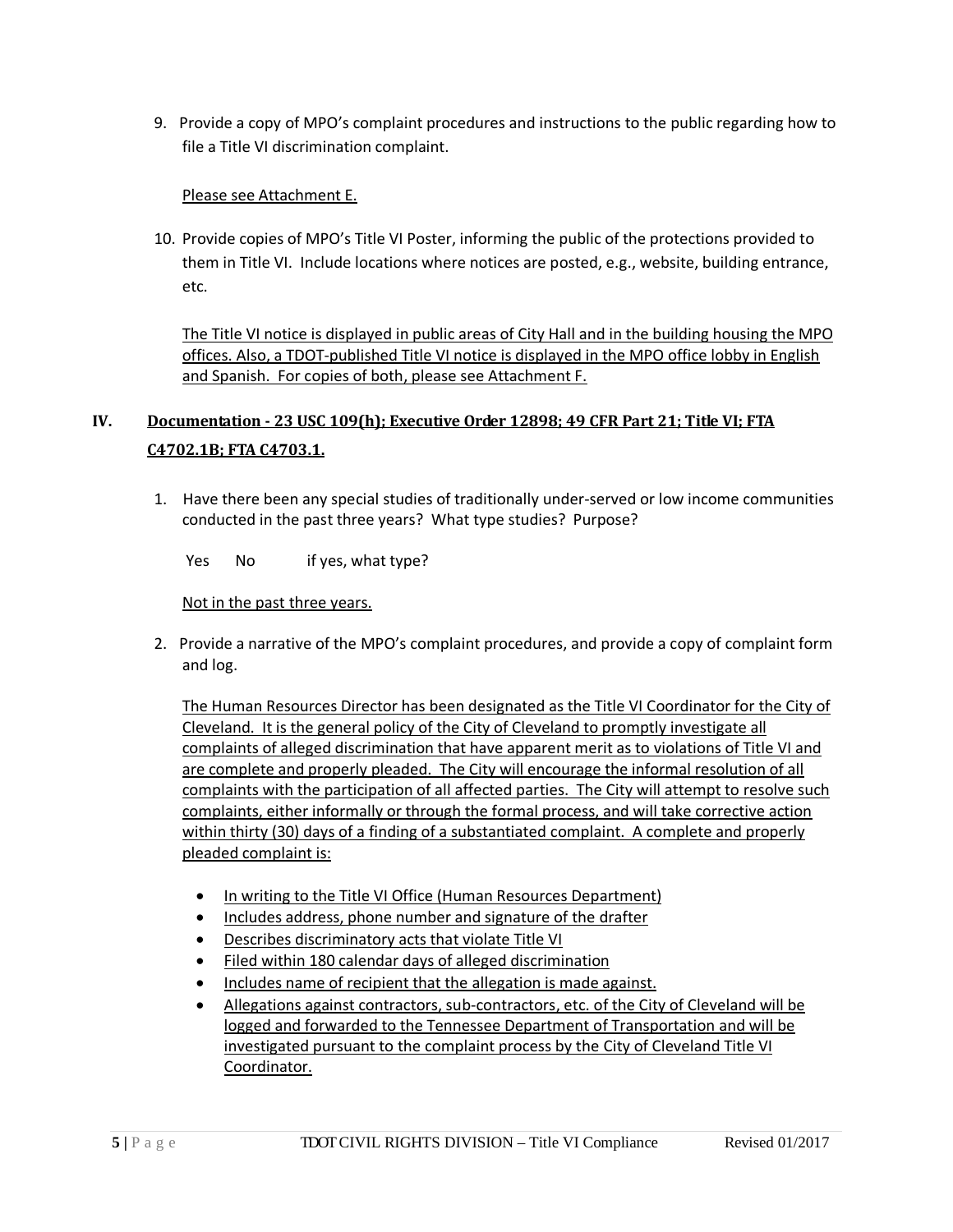The City of Cleveland will make a determination to accept, reject, or refer to the appropriate federal agency a complaint within seven (7) calendar days of acknowledgement of its receipt.

### **COMPLAINT PROCESS**

## **Step 1 :**

• Upon receipt of a Title VI complaint, the Title VI Office will determine whether the complaint states a valid claim. If the complaint states a valid claim, it will be accepted for processing immediately and both complainant and recipient will be notified of the receipt and acceptance of the claim. The recipient will be the City of Cleveland City Manager and the Department Head within the City which is directly responsible for the implementation of the project or program that received the federal funding.

## **Step 2:**

- The City of Cleveland will maintain a log of all complaints and appeals. The complaint will be noted in the log by case number based on year, month, and sequence in which the complaint was received.
- Once jurisdiction is established, the City of Cleveland will forward an initial report to the Tennessee Department of Transportation within seven (7) working days. A copy of the complaint will also be forwarded to both the recipient and complainant which will include the name and telephone number of the Title VI Coordinator assigned to investigate the complaint.
- The investigating office will initiate the investigation by first contacting the complainant by telephone within three (3) working days.
- The complainant will be informed that they have a right to have a witness or representative present during the investigation and may submit any relevant documentation.
- The Title VI Coordinator will determine which witnesses will be contacted and questioned.
- The alleged discriminatory service or program will be given the opportunity to respond to all allegations.
- Prior to a final report, the complainant will be given the opportunity to rebut any previously made statements.
- The investigation will be completed and a final report sent to the above referenced agencies as well as the complainant and recipient within sixty (60) days of receipt of the complaint. The final report will include the following:
	- (a) the written complaint containing the allegation, basis, and date of filing
	- (b) summarized statements taken from witnesses
	- (c) findings of facts
	- (d) opinion, based on all evidence in the record, that the incident is substantiated or unsubstantiated
	- (e) remedial action(s) for substantiated cases

### **Step 3:**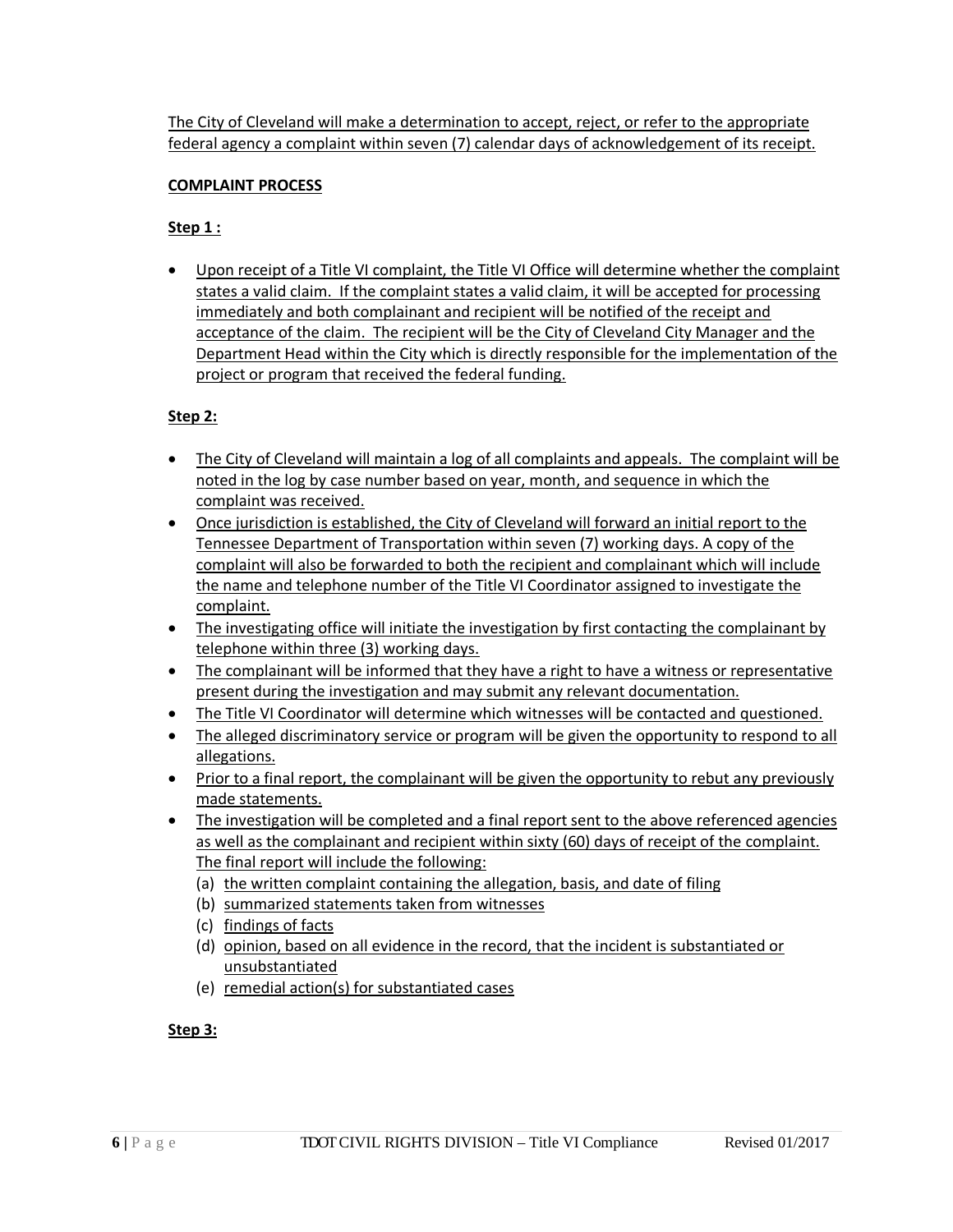- Upon recommendation of corrective action, the alleged discriminatory agency will be given thirty (30) calendar days to inform the Title VI Coordinator what actions have been taken to reach compliance.
- Corrective action can be in the form of actions to be taken at a future date after the initial (30) days with projected time period(s) in which action will be completed.
- If the recommended corrective action(s) have not been taken within the thirty (30) day time period allowed, the recipient will be found to be in noncompliance with Title VI and further action will be taken through the Tennessee Department of Transportation.
- **Finding of Noncompliance -** Should the recipient fail to rebut the Title VI office's finding of discrimination and can neither mitigate nor justify the finding, the Title VI office will, within sixty (60) days from the start of the complaint investigation, send the recipient a written notice of finding of noncompliance with a copy to the Legal Office for enforcement action. The Title VI office's notice may include recommendations for the recipient to achieve voluntary compliance and, where appropriate, the recipient's right to engage in voluntary compliance negotiations.
- **Voluntary Compliance -** The recipient will have thirty (30) calendar days from receipt of the formal determination of noncompliance within which to come into voluntary compliance. If the recipient fails to meet this deadline, the Title VI office will start procedures to deny, annul, suspend or terminate financial assistance.

## • **Alternative Courses of Action Available alternatives:**

- 1. Court enforcement compliance with the nondiscrimination mandate of Title VI.
- 2. Administrative action effective alternative courses not involving litigation.

## **Ultimate Sanctions:**

The ultimate sanctions under Title VI are the refusal to grant an application for assistance and the termination of assistance being rendered. Before these sanctions may be invoked, the Act requires completion of procedures called for.

## **INFORMAL RESOLUTION**

Title VI regulations call for the City of Cleveland to pursue informal resolution of administrative complaints wherever practicable. Therefore, the City of Cleveland will discuss, at any point, the process outlined above, and offers by recipients to reach informal resolution, and will, to the extent appropriate, endeavor to facilitate the informal resolution process and involvement of stakeholders. Additionally, in notifying a recipient of acceptance of a complaint for investigation, the City of Cleveland will encourage the recipient to engage the complainants in informal resolution in an effort to negotiate a settlement.

## **APPEALS PROCEDURE**

- The complainant has the right to appeal all written reports to the Tennessee Department of Transportation Title VI Advisory Board.
- This appeal must be made in writing to the Title VI Coordinator within fourteen (14) days of receipt of the Department's final report.
- The appeal must specifically cite the portion(s) of the finding with which the complainant disagrees and his/her reason(s) for disagreement.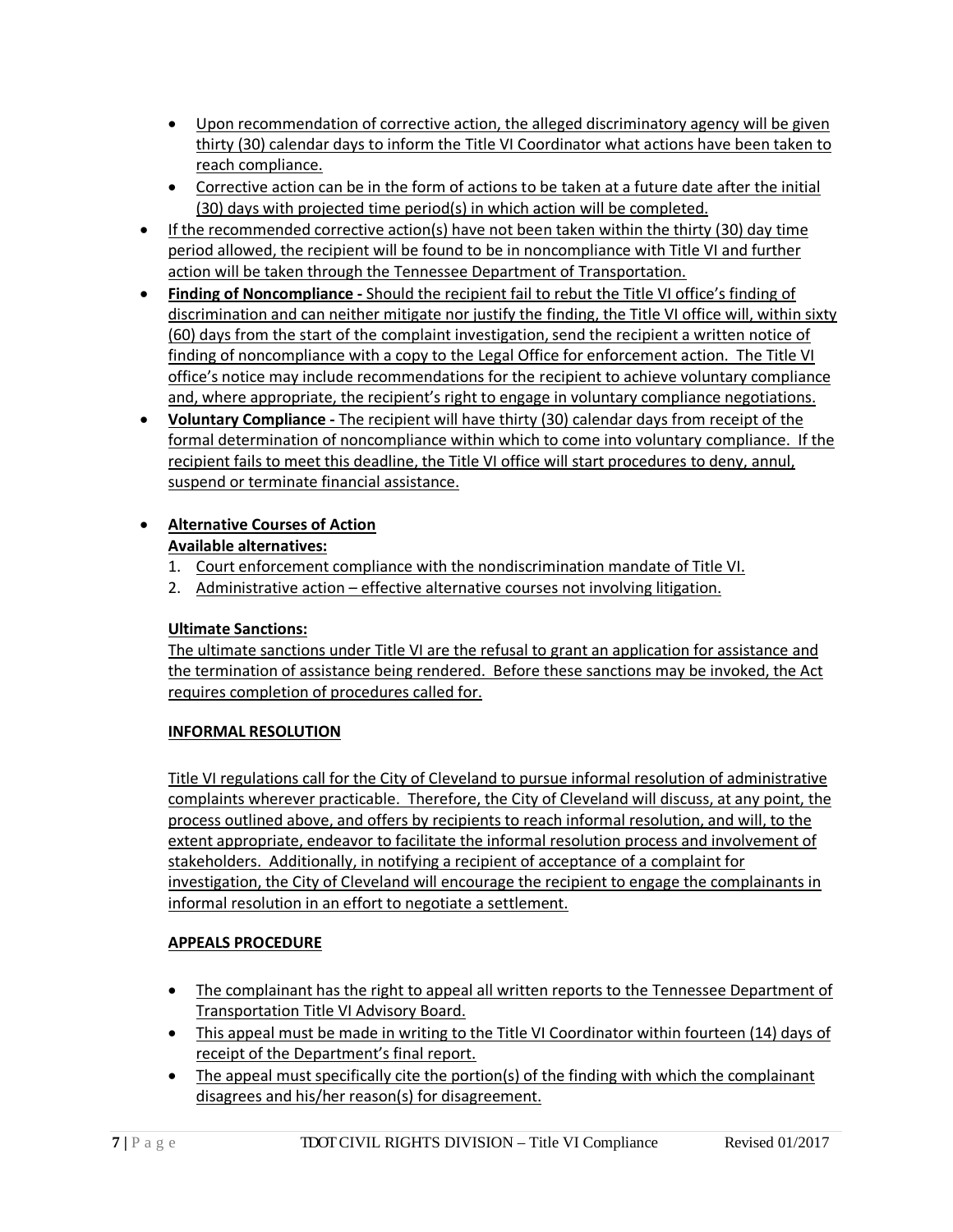- The Title VI Coordinator will forward this appeal to the Tennessee Department of Transportation Title VI Advisory Board for review.
- The Board's review of the finding will be based on the entire record.
- The Board must complete the appeal review within thirty (30) calendar days after receipt of the appeal.
- The Board will forward their written findings to the complainant and the City of Cleveland.

Below is an example of the log used to record complaints, and the complaint form.

# **CITY OF CLEVELAND**

# **TITLE VI DIVISION**

## **CONFIDENTIAL LOG OF COMPLAINT CASES: MONTH:**

| Case# | Investigator | Company<br>Name | Type of<br>Complaint | Date Open | Prem. Sent | Final<br>Report | <b>S/SN</b> |
|-------|--------------|-----------------|----------------------|-----------|------------|-----------------|-------------|
|       |              |                 |                      |           |            |                 |             |
|       |              |                 |                      |           |            |                 | $\cdot$ .   |
|       |              |                 |                      |           |            |                 |             |
|       |              |                 |                      |           |            |                 |             |
|       |              |                 |                      |           |            |                 |             |
|       |              |                 |                      |           |            |                 |             |
|       | $\cdot$      |                 |                      |           |            |                 |             |
|       |              |                 |                      |           |            |                 |             |
|       |              |                 |                      |           |            |                 |             |
|       |              |                 |                      |           |            |                 | $\cdot$     |
|       |              |                 |                      |           |            |                 |             |
|       |              |                 |                      |           |            |                 |             |
|       |              |                 |                      |           |            |                 |             |
|       |              |                 |                      |           |            |                 |             |
|       |              |                 |                      |           |            |                 |             |
|       |              |                 |                      |           |            |                 |             |
|       |              |                 |                      |           |            |                 |             |
|       |              |                 |                      |           |            |                 | $\epsilon$  |
|       |              |                 |                      |           |            |                 |             |
|       |              |                 |                      |           |            |                 |             |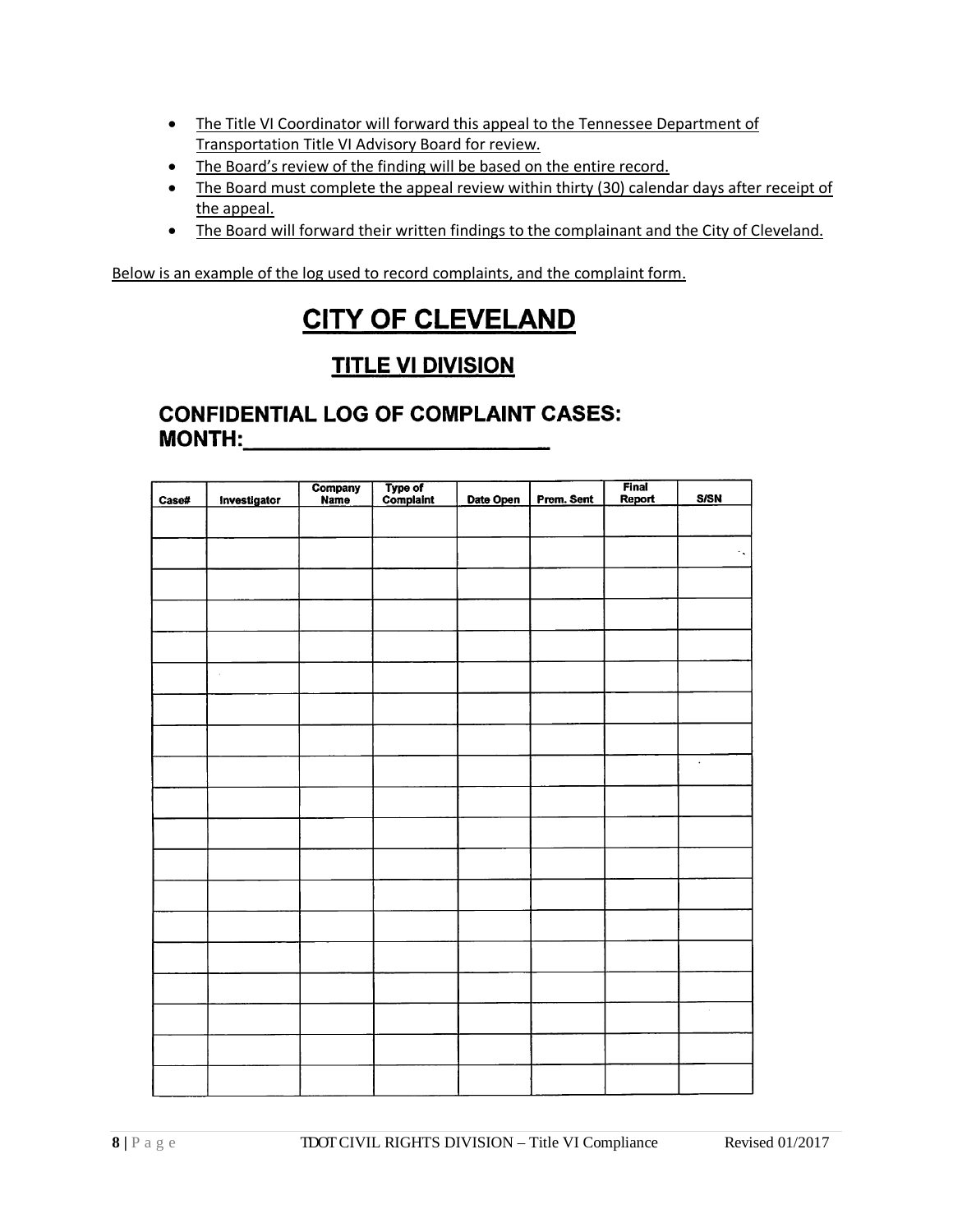**City of Cleveland Title VI Confidential Complaint Form**

**Name of Complainant: Signature of Complainant: Address of Complainant: Phone Number of Complainant: Today's Date: Date of Incident: Name of Person Against Whom the Title VI Complaint Is Made: Description of Discriminatory Acts in Complaint:**

**\_\_\_\_\_\_\_\_\_\_\_\_\_\_\_\_\_\_\_\_\_\_\_\_\_\_\_\_\_\_\_\_\_\_\_\_\_\_\_\_\_\_\_\_\_\_\_\_\_\_\_\_ \_\_\_\_\_\_\_\_\_\_\_\_\_\_\_\_\_\_\_\_\_\_\_\_\_\_\_\_\_\_\_\_\_\_\_\_\_\_\_\_\_\_\_\_\_\_\_\_\_\_\_\_ \_\_\_\_\_\_\_\_\_\_\_\_\_\_\_\_\_\_\_\_\_\_\_\_\_\_\_\_\_\_\_\_\_\_\_\_\_\_\_\_\_\_\_\_\_\_\_\_\_\_\_\_ \_\_\_\_\_\_\_\_\_\_\_\_\_\_\_\_\_\_\_\_\_\_\_\_\_\_\_\_\_\_\_\_\_\_\_\_\_\_\_\_\_\_\_\_\_\_\_\_\_\_\_\_ \_\_\_\_\_\_\_\_\_\_\_\_\_\_\_\_\_\_\_\_\_\_\_\_\_\_\_\_\_\_\_\_\_\_\_\_\_\_\_\_\_\_\_\_\_\_\_\_\_\_\_\_ \_\_\_\_\_\_\_\_\_\_\_\_\_\_\_\_\_\_\_\_\_\_\_\_\_\_\_\_\_\_\_\_\_\_\_\_\_\_\_\_\_\_\_\_\_\_\_\_\_\_\_\_ \_\_\_\_\_\_\_\_\_\_\_\_\_\_\_\_\_\_\_\_\_\_\_\_\_\_\_\_\_\_\_\_\_\_\_\_\_\_\_\_\_\_\_\_\_\_\_\_\_\_\_\_**

# **SUBMIT COMPLETED COMPLAINT FORM TO:**

**Jeffrey G. Davis, Title VI Program Coordinator P.O. Box 1519 Cleveland, TN 37364-1519 Phone 423-559-3313, Fax: 423-472-3670, email** [jdavis@clevelandtn.gov](mailto:jdavis@clevelandtn.gov)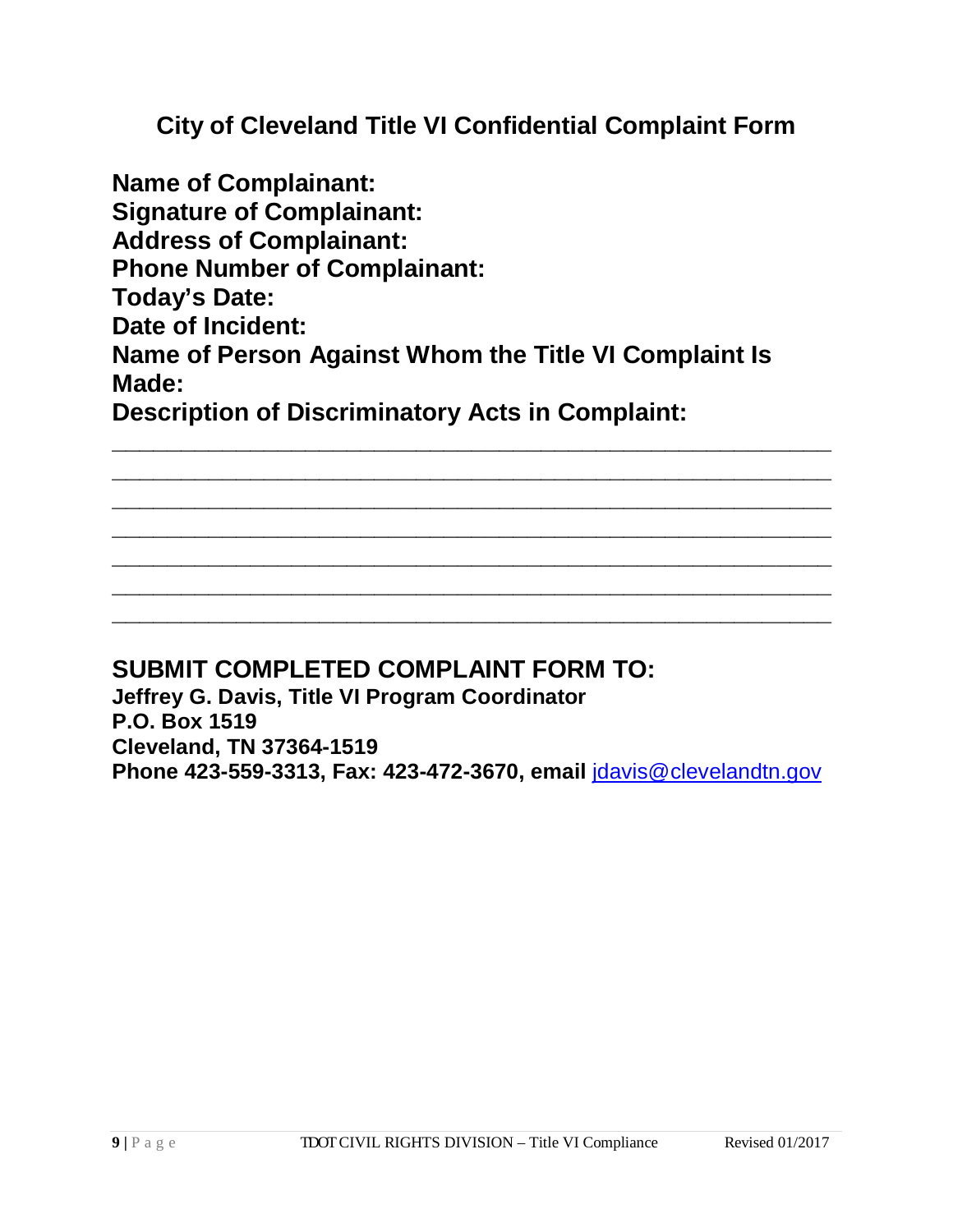3. List all active transportation-related Title VI complaints, investigations or lawsuits filed on the basis of race, color, and/or national origin (including, but not limited to, actions brought pursuant to Title VI against subrecipient containing the date of filing; summary of allegation(s); and status.

## NO ACTIVE TRANSPORTATION-RELATED TITLE VI COMPLAINTS

4. List all funding sources to the MPO and provide a description of the procedures the MPO uses to pass through Federal financial assistance to subrecipients in a nondiscriminatory manner.

The MPO receives federal funds to conduct planning activities through the FHWA Section 112 and FTA Section 5303 programs. Local and state funds are used to match these federal funds. Planning activities are selected on an annual basis through the development of the MPO's Unified Planning Work Program, which includes a format public input process. The MPO also receives federal funds for transportation projects (highway, transit, and bicycle/pedestrian). Programs include NHPP, STBG, HSIP, CMAQ, TA, FTA 5307 and FTA 5310. Local and state funds are used to match these federal funds. All of these funds are shown in the Transportation Improvement Program (TIP).

The only subrecipient user of MPO funds would be the Southeast Tennessee Human Resources Agency, SETHRA, which operates the Cleveland Urban Area Transit Service (CUATS). These are public agencies well versed in the use of federal funds and with operating procedures in place to ensure compliance with Title IV.

5. List funding sources and any applications approved for federal projects.

All funds for federal projects are listed in the FY 2017-2020 TIP, available here: <http://www.clevelandtn.gov/DocumentCenter/View/1070>

6. Provide a summary of all FHWA/FTA Title VI reviews conducted on your agency in the past three years; name of agency or organization performing review; any findings and recommendations; and status of and/or disposition of findings and recommendations.

## NO FHWA/FTA TITLE VI REVIEWS IN PAST THREE YEARS

7. Provide a written description of the planning process, discussing how project selection and/or criteria for the Unified Planning Work Program (UPWP), Long Range Transportation Plan (LRTP) and Transportation Improvement Program (TIP) will be accomplished in a nondiscriminatory manner.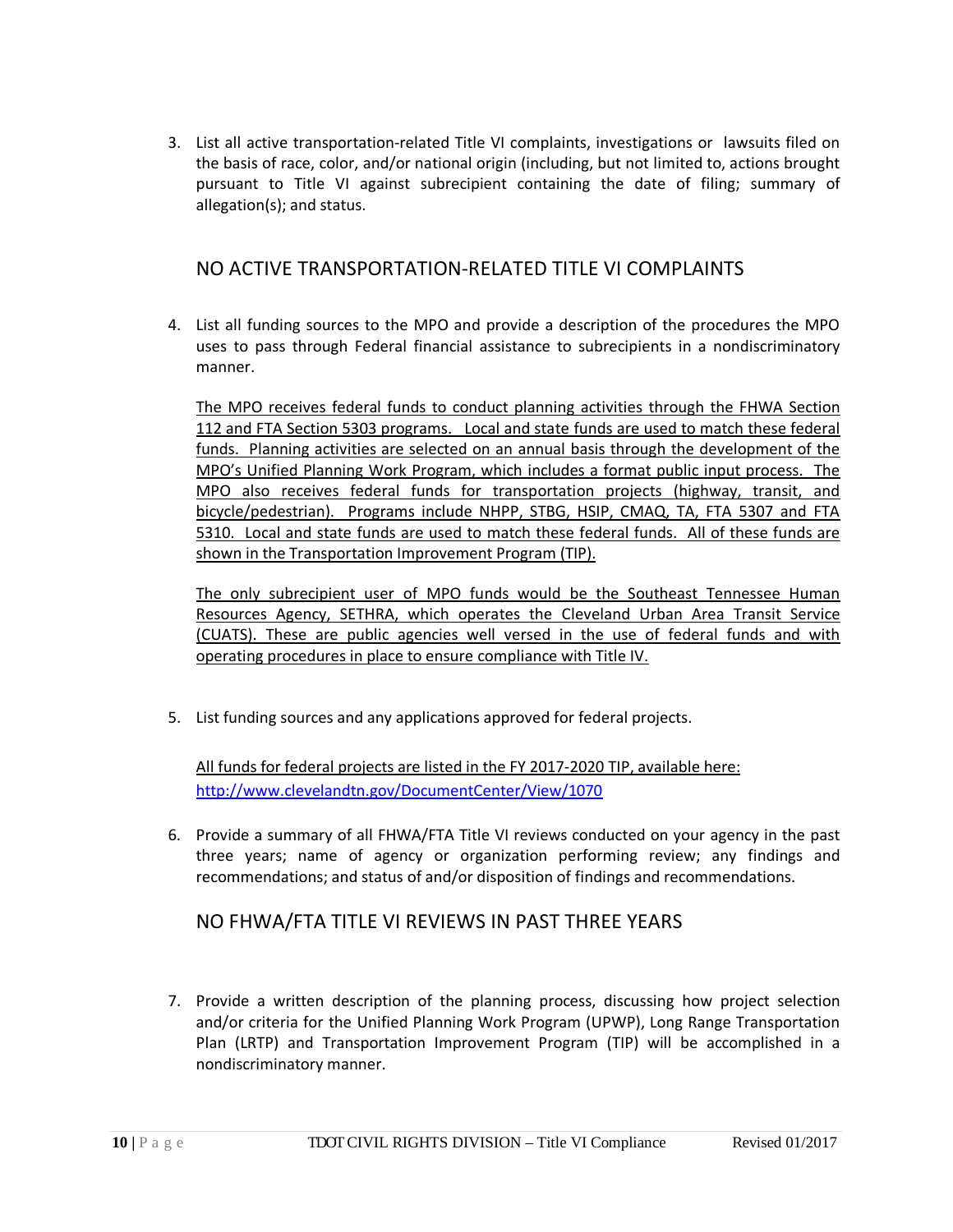The long range transportation plan, the 2040 RTP, is foundational to the MPO process. It considers transportation system accessibility to areas with higher percentages of lowincome, minority, and LEP persons. These also tend to be areas where people have greater dependency on non-automobile modes. The plan goals include greater emphasis on transit, sidewalks and bicycling facilities. Many of the neighborhoods where a large percentage of minority, low income, and LEP persons reside are in need of 3R type projects which would include resurfacing the road, adding or rehabilitating sidewalks, and improving drainage to better preserve this infrastructure. Major new or widened roads are less likely and perhaps less desirable in many of these areas because they tend to be located near the urban core, where right of way is very limited and adverse property impacts would be much more significant. The current TIP reflects the goals of improving transportation in such areas without causing unwanted impacts, including investments in 3R and pedestrian facilities in or near downtown. The UPWP includes continued work in pedestrian planning, including an inventory of sidewalk conditions that will help local agencies prioritize future spending. The current UPWP also includes an assessment of the MPO's Public Participation Plan, which will include exploring more effective means of outreach.

- 9. Provide an analysis assessing any effects on Environmental Justice (EJ) traditionally underserved communities that include transportation congestion and air quality projects.
	- The potential impact on traditionally under-served communities and businesses during and after project;
	- The potential environmental impact;
	- Detailed list of traditionally under-served owned businesses and households to be effected;
	- Any significant changes or impacts on traditionally under-served communities; and
	- Description of how this/these project(s) will mitigate any identified adverse, social, economic, or environmental effects.
- **Note**: If report(s) on the above-described projects have been conducted or are in the possession of TDOT personnel, provide the name, date and project termination date of each such project.

The MPO has been awarded CMAQ funds to create a new park & ride lot in downtown Cleveland, but has not yet reached the point in project development where community impact would be assessed. At a high level, it appears that the project would be very beneficial to underserved communities. It will provide a location where interested persons can meet to share a ride to common destinations such as job sites or shopping centers. As part of the proposed renovation of the Old Woolen Mill building, it is also anticipated to spark further reinvestment in downtown Cleveland.

# **V. Public Involvement – 42 USC 2000d et seq.; 49 CFR Part 21; 28 CFR Part 42, Subpart F, Executive Order 12898**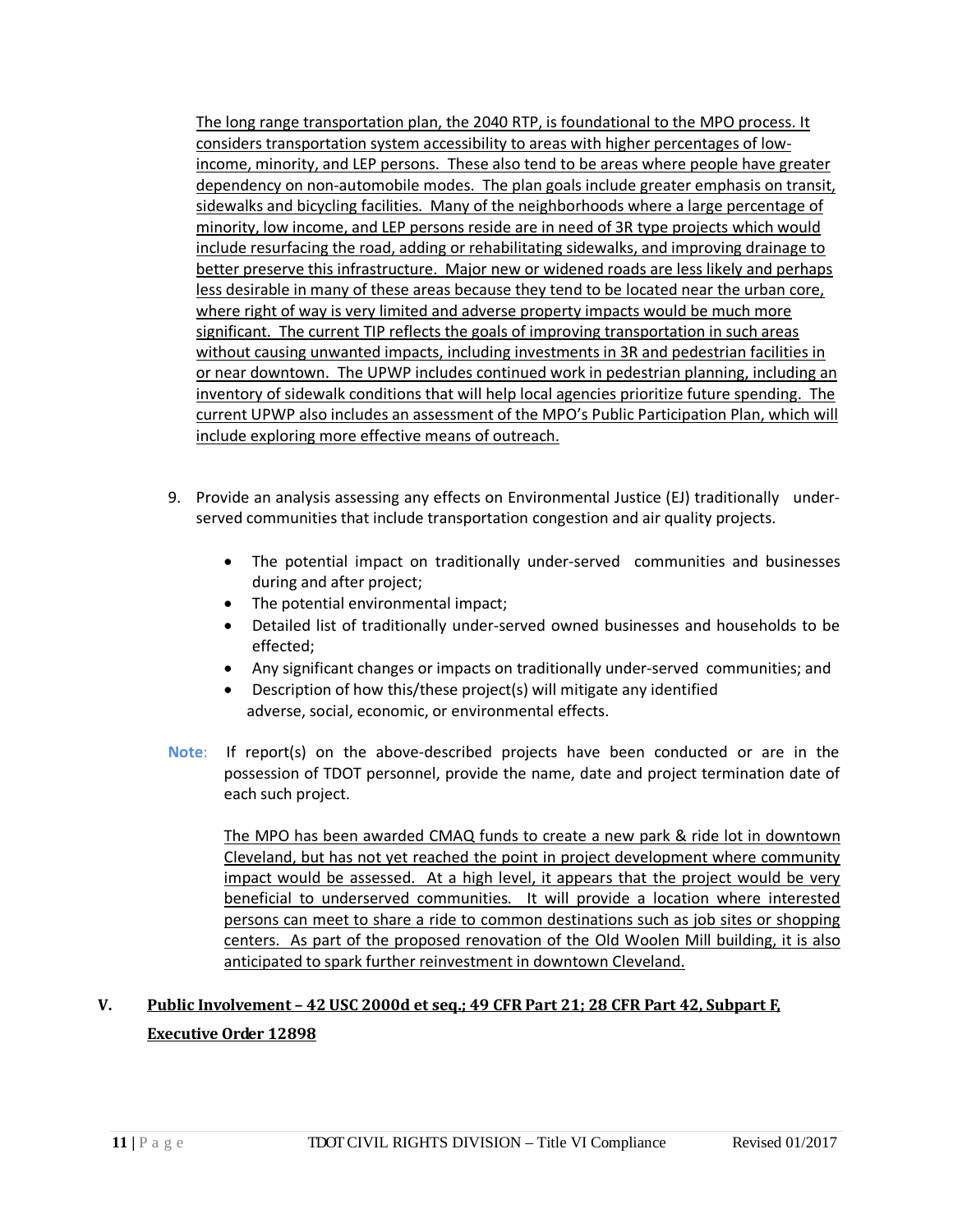1. Describe the effectiveness of your public involvement process as well as any strategies to ensure traditionally under-served populations have an opportunity for full participation in your planning process.

Regular MPO meetings are intentionally held at locations and times that are accessible by public transit service. In terms of public involvement, the "traditionally under-served" populations, those who would be the subject of EJ concerns, do not seem to be any more or less involved than others in routine meetings of the MPO. Public attendance in these meetings has typically been minimal. Public interest tends to be greater where there are project-specific meetings or meetings that address a variety of concerns in a specific area. MPO staff is housed with the City of Cleveland's Community Development Department, which provides opportunities to introduce transportation topics at meetings that are already being held in a community, as opposed to waiting for citizens to come to the MPO. Staff also works regularly with Impact Cleveland, a branch of the local United Way which works to empower neighborhoods.

2. Describe how traditionally under-served media sources are appropriately included in all notification processes for public meetings or public reviews of agency documents.

Unfortunately we have not been able to identify any local media that specifically target underserved populations in the MPO area.

3. Describe how meeting locations and formats encourage or facilitate participation by traditionally under-served populations.

As mentioned, regular MPO meetings are intentionally held at locations and times that are accessible by public transit service. Copies of documents for public review are also posted at locations that are readily accessible to citizens, such as libraries. The MPO continues to partner with other organizations to participate in neighborhood level meetings where the format can be less formal and provide opportunities for one-on-one conversations. Public input, especially by persons who are not accustomed to speaking before an audience of government officials or who may feel uncomfortable in such a setting, is likely to be greater than in a regular meeting at city hall.

# **VI. Contracting Opportunities – 42 USC 2000d et seq.; 49 CFR Part 21.5(b) (2) & (3); 28 CFR Part 42, Subpart F**

4. List primary or subcontracting opportunities for planning studies, corridor studies, or other work which have been provided to minorities and women owned firms in the last twelve months.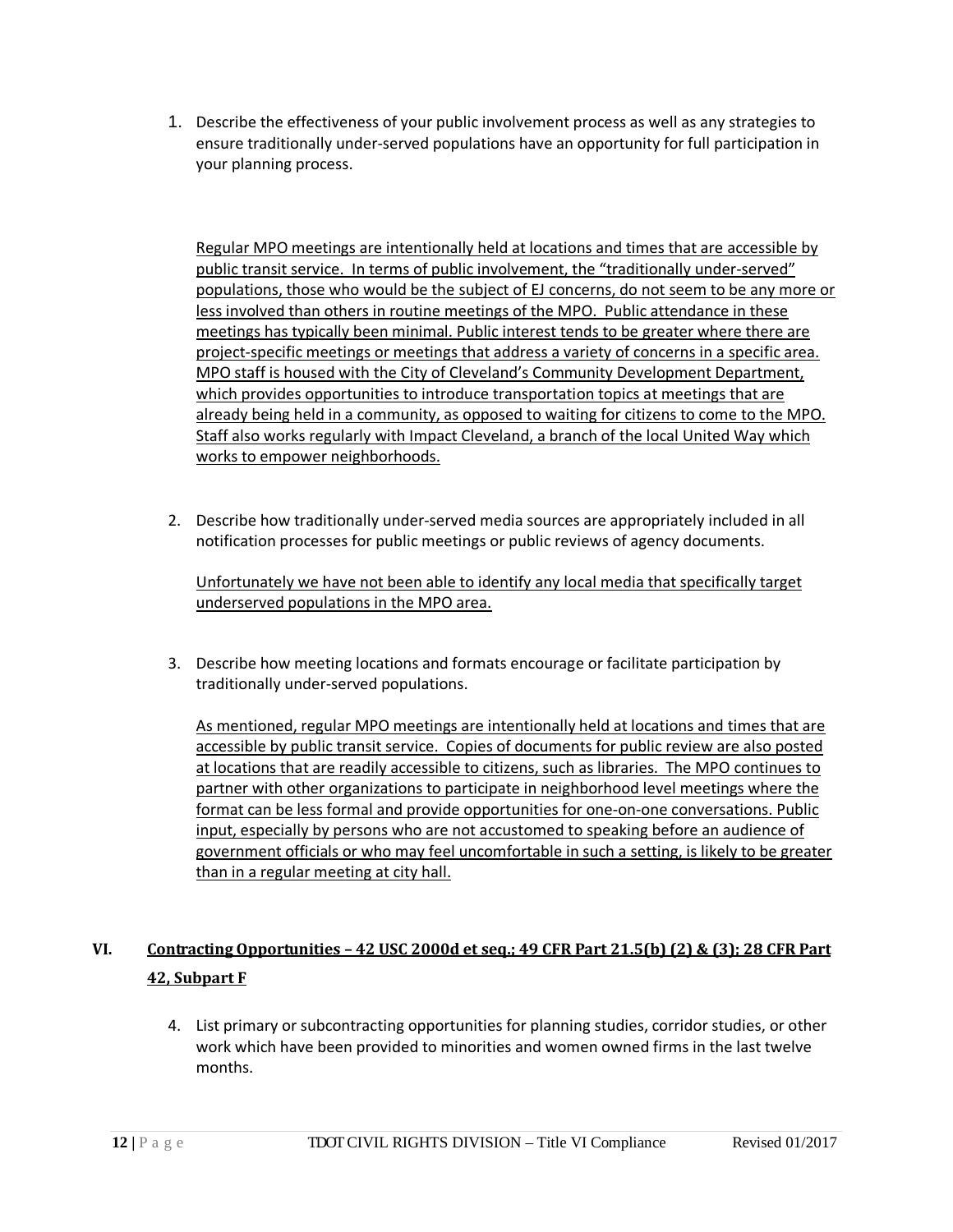The MPO has not issued any contracts for such work in the past 12 months. It has one existing on-call contract with WSP, Inc., which is not a certified DBE firm.

Include documentation for the following information:

- 1 The number and nature of consultant contracts used by the MPO.
- 0 The number of certified Disadvantaged Business Enterprises and other small, minority and women – owned businesses (by race) used by the MPO, including the nature of the work, type and description of projects, and locations.

 Outreach methods used by the MPO to attract certified Disadvantaged Business Enterprises and other small, minority and women – owned businesses.

The MPO includes language in its Requests for Qualifications that specifically encourages certified small, minority, and/or woman-owned businesses to submit, and encourages larger firms to include DBEs on their proposed teams. Larger firms asking about potential DBE partners are advised of the list maintained by TDOT's Civil Rights Division.

## **Program Specific Requirements The following applies to planning areas with a population of 200,000 or greater**

## **VII. Community Impact Assessment – 23 USC 109(h) lists the types of adverse social and economic impacts that must be investigated and documented.**

1. Describe how community value, social, neighborhood issues; environmental justice and any discrimination issues are normally addressed by the MPO.

Not applicable, since the MPO planning area is less than 200,000 in population.

# **VIII. Service Equity – Executive Order 12898 Cumulative Impacts; 42 USC 2000d et seq.; 49 CFR Part 21; 28 CFR Part 42, Subpart F. In the context of land use planning, cumulative impacts of the benefits and burdens (regional plan level), please address the following:**

1. Describe to what extent the MPO coordinates with citizens and community-based agencies, groups and/or organizations in defining communities within the MPO's geographic area of responsibility in assessing potential benefits and impacts of transportation system investments, particularly related to traditionally under-served populations and other traditionally under utilized populations.

The MPO regularly works with Impact Cleveland, a United Way agency whose mission is to empower neighborhoods for physical and social revitalization, community safety, and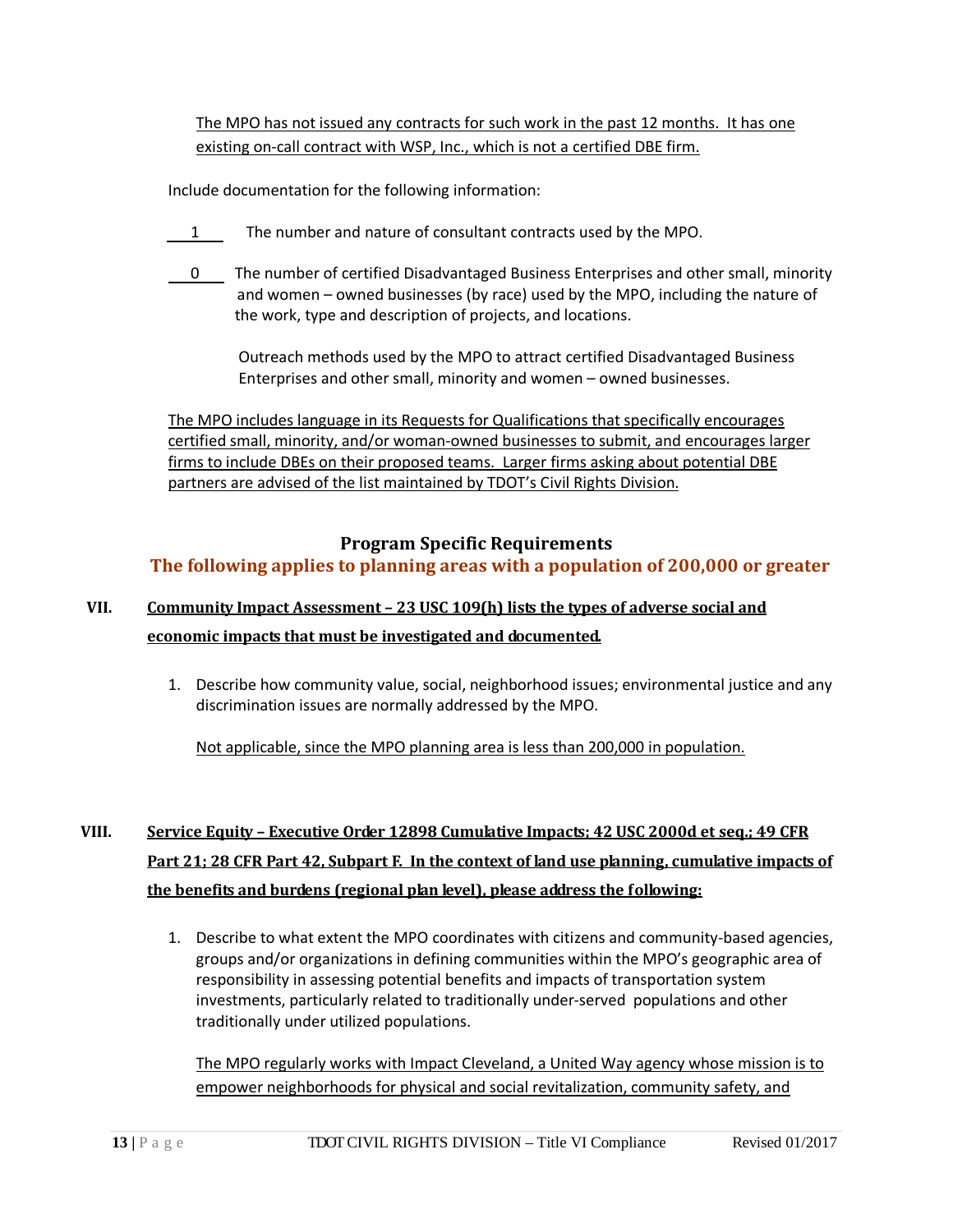economic development. This partnership led to the development of a successful TDOT Multimodal Access grant which is building/repairing sidewalks in the Blythe community. The MPO also helps to facilitate communication between local transit providers and nonprofit organizations that assist citizens in finding permanent housing and employment, since reliable transportation is often an issue for these citizens.

2. What specific criteria are used to determine which projects will be included in the TIP?

The TIP project evaluation criteria are presented below. Some of these criteria specifically address Environmental Justice.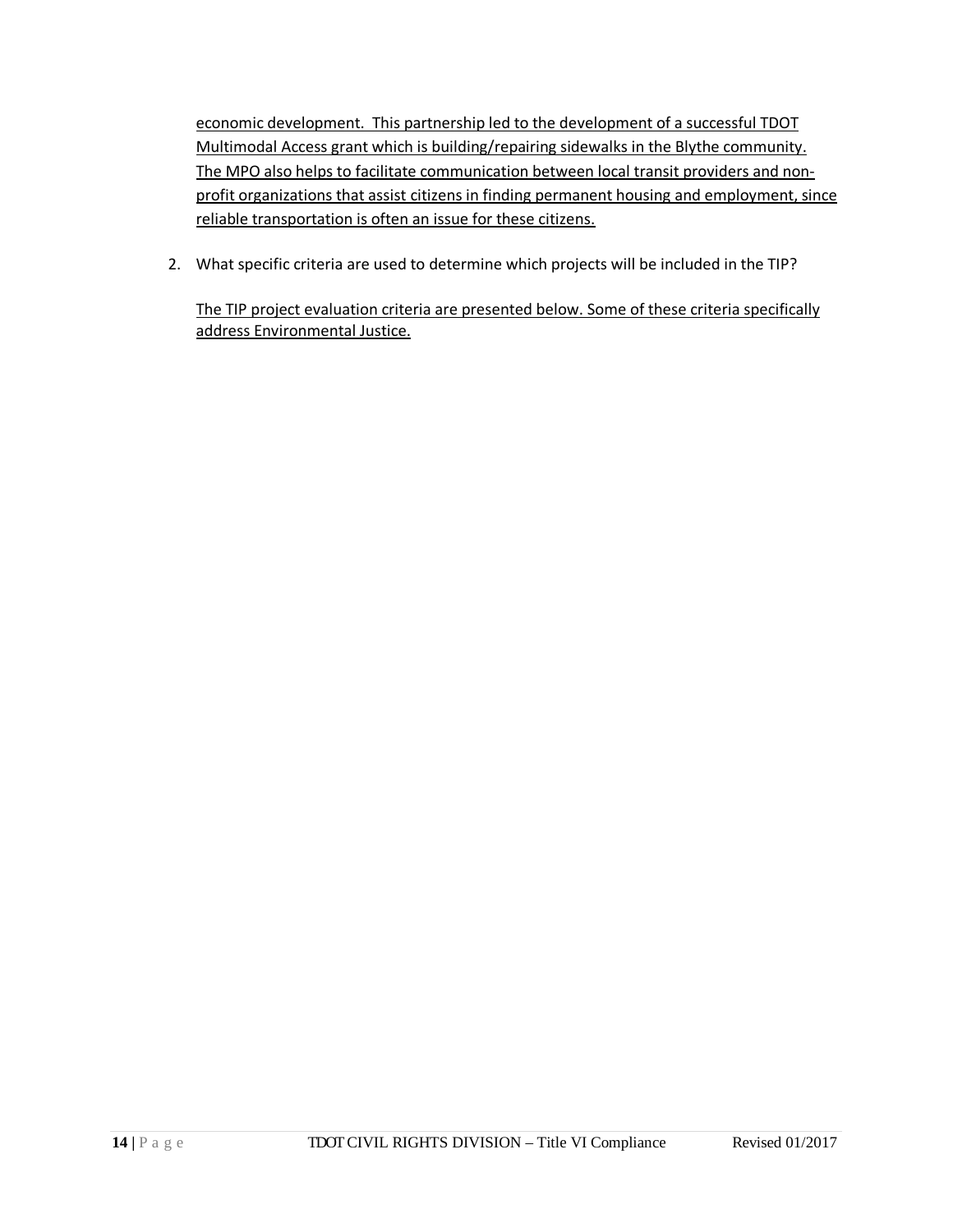|  | <b>Table C-1. Project Evaluation Sheet</b> |  |
|--|--------------------------------------------|--|
|  |                                            |  |

|                | <b>TIP Screening Questions</b>                                                                                              | Yes/<br>No | <b>Comments</b> |
|----------------|-----------------------------------------------------------------------------------------------------------------------------|------------|-----------------|
| 1              | Is project in current Long Range Transportation Plan?                                                                       |            |                 |
| 2              | Are local matching funds available?                                                                                         |            |                 |
|                | <b>TIP Selection Criteria</b>                                                                                               |            |                 |
|                | <b>Economic Development</b>                                                                                                 |            |                 |
|                | Does the project                                                                                                            |            |                 |
| 1              | Connect to current or future employment area?                                                                               |            |                 |
| 2              | Enhance job creation?                                                                                                       |            |                 |
| 3              | Support freight movement?                                                                                                   |            |                 |
| 4              | Have local support from the business community?                                                                             |            |                 |
| 5              | Reflect consistency with economic development<br>goals/plans?                                                               |            |                 |
| 6              | Improve intermodal connections?                                                                                             |            |                 |
| 7              | Include private funding?                                                                                                    |            |                 |
|                | <b>Land Use Suitability</b>                                                                                                 |            |                 |
|                | Is the project                                                                                                              |            |                 |
| 1              | Consistent with locally adopted land use plans?                                                                             |            |                 |
| $\overline{2}$ | In the Urbanized Area?                                                                                                      |            |                 |
| 3              | Enhance infill/redevelopment opportunity?                                                                                   |            |                 |
| 4              | Improve access between destinations?                                                                                        |            |                 |
|                | <b>Environmental Sustainability &amp; Environmental Justice</b>                                                             |            |                 |
|                | Does the project                                                                                                            |            |                 |
| $\mathbf{1}$   | Does project reduce vehicle-miles traveled (VMT)?                                                                           |            |                 |
| 2              | Does not impact known archaeological resources,<br>floodplains,<br>historic resources, natural habitats, parks or wetlands? |            |                 |
| 3              | Does project include sustainable design practices?                                                                          |            |                 |
| 4              | Is project non-emission producing?                                                                                          |            |                 |
| 5              | Does project improve access to low-income areas?                                                                            |            |                 |
| 6              | Does project improve access to minority areas?                                                                              |            |                 |
|                | <b>Alternative Modes of Transportation</b>                                                                                  |            |                 |
|                | Does the project                                                                                                            |            |                 |
| 1              | Improve transit service?                                                                                                    |            |                 |
| 2              | Provide a new or enhanced bikeway?                                                                                          |            |                 |
| 3              | Provide a new or enhanced pedestrian path?                                                                                  |            |                 |

3. How is the distribution of impacts to socioeconomic and/or ethnic minorities identified and measured?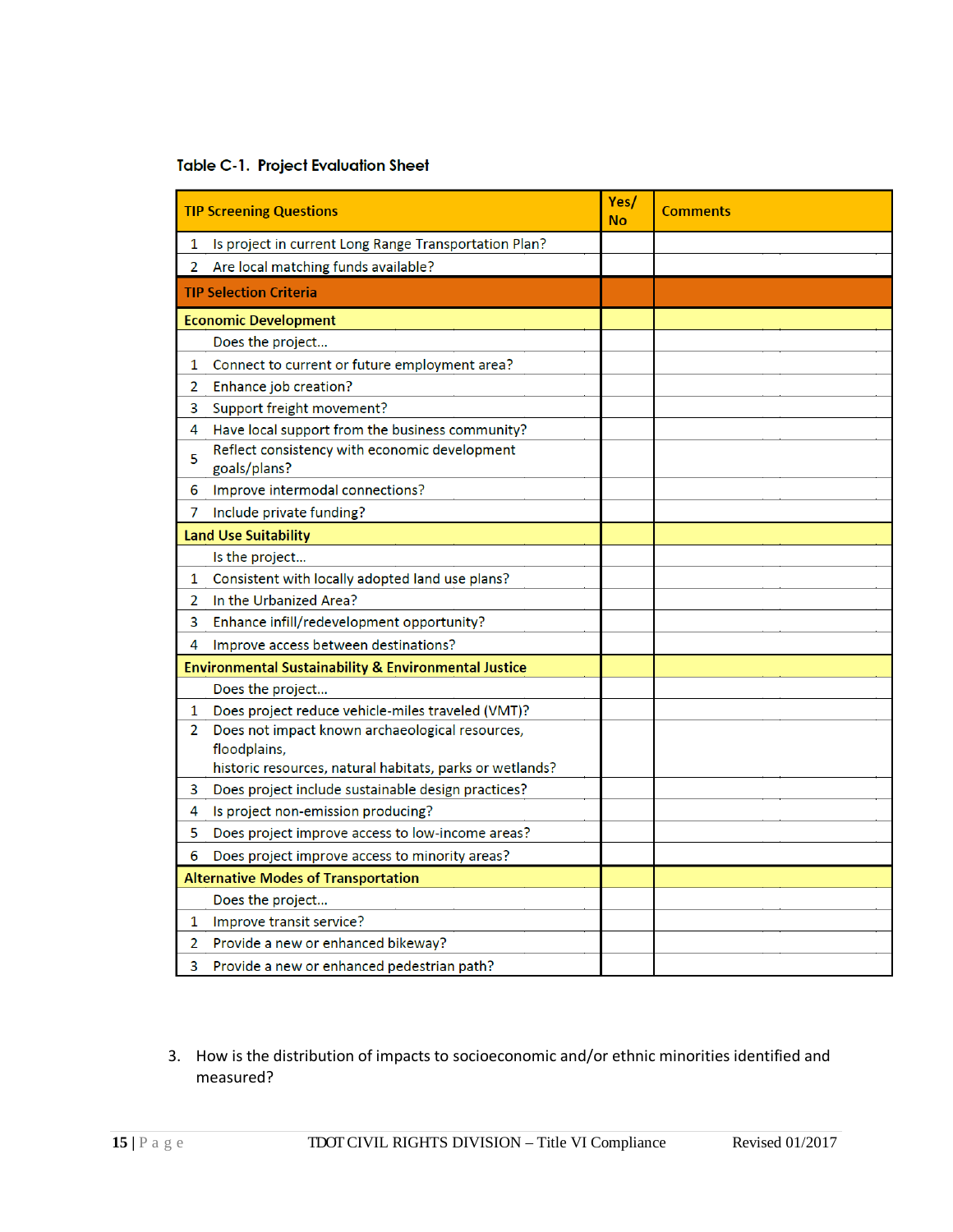The environmental justice analysis performed for the 2040 RTP used Geographic Information Systems to map each proposed project in relation to the "communities of concern" identified through census data. Projects that have the potential to impact these communities were then specifically indicated. The impacts were evaluated at a qualitative level and considered both positive and negative potential effects. For example, adding sidewalks to a road could potentially result in some property loss as part of right-of-way acquisition, but would also have a positive effect on accessibility and safety.

4. How does the MPO collect and utilize transit data?

Most transit data is actually collected by SETHRA and/or CUATS, and the MPO provides support in analyzing the data. Ridership is monitored and reported to the MPO's TCC and Executive Board at each regular meeting. Operational studies are performed periodically which typically include on-board surveys of riders to determine demographic information, origin/destination information, and customer satisfaction. The information is then used, in conjunction with service data (on-time performance, etc.) to determine whether service changes are needed to better serve riders.

## **For MPOs that are providers of fixed route public transportation service (50 + peak vehicles):**

- 1. If there have been any major service changes, provide the Title VI equity analysis that was conducted during the planning stage for the particular change, i.e., fare changes, facility constructions (in regard to location), etc. with regard to facility location.
- 2. Provide passenger surveys.
- 3. Provide a copy of the MPOs Set System-Wide Service Standard, i.e., non-discrimination policies, etc.
- 4. Submit any evaluations conducted on Service fare changes.
- 5. Submit any analysis/monitoring of ridership data, minority routes, etc.

N/A – the MPO does not provide transit service.